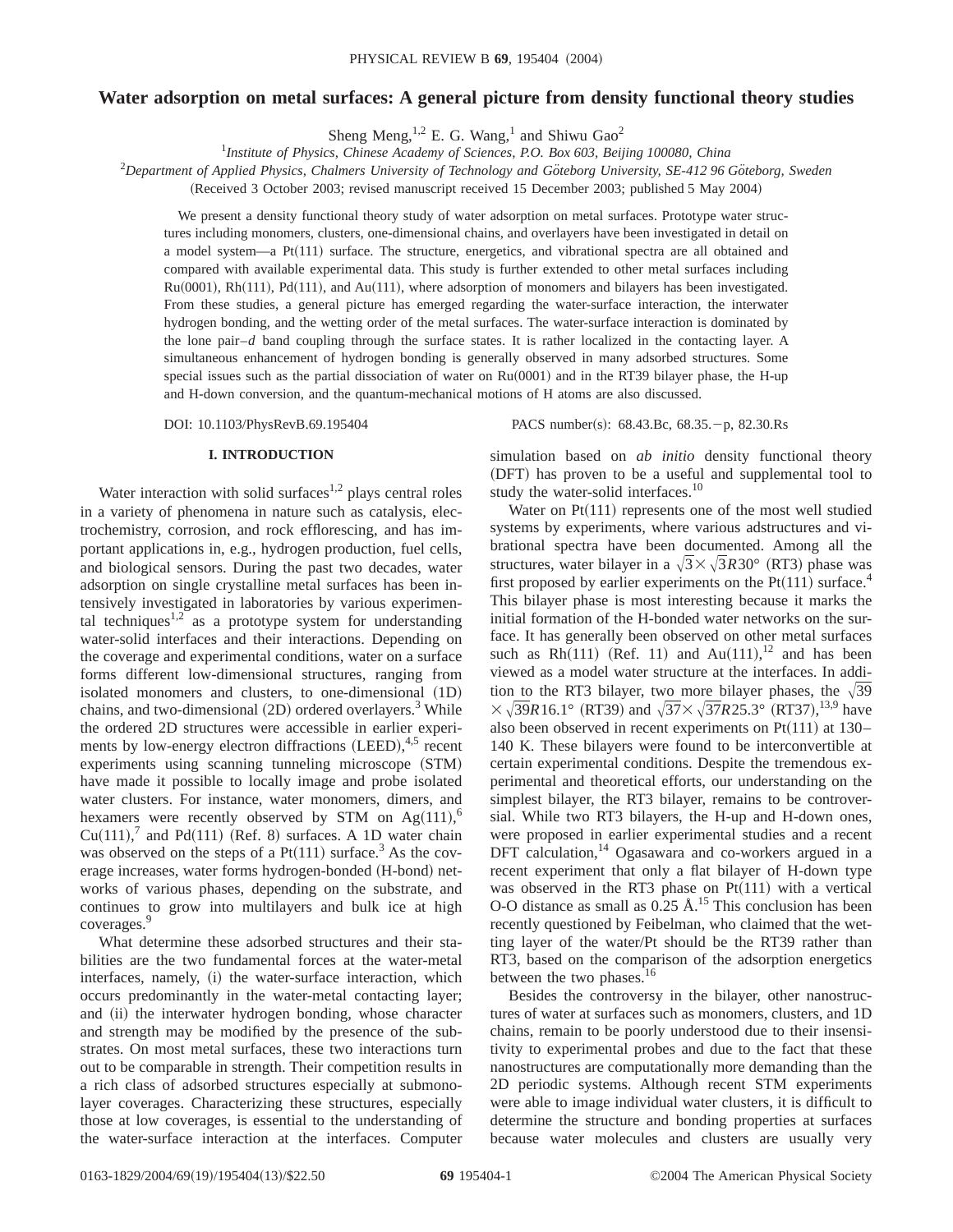mobile on the surfaces, even at temperatures as low as  $10 K<sup>8</sup>$ A particularly interesting type of water is the 1D water chains<sup>3</sup> on stepped surfaces, which resembles the 1D confined water in biomembranes. The latter has been investigated intensively in model confined geometries and nanotubes $17$  by computer simulations. In contrast, the 1D chain observed on the Pt surface has been neither studied nor understood.

Another important and fascinating issue of adsorbed water is its dissociation and proton transfer at surfaces, where our understanding is far from conclusive. While water dissociation on oxide surfaces has been widely observed, water on metal surfaces is usually believed to be intact except when coadsorbed with other molecules or atoms.<sup>1,2</sup> However, a recent DFT calculation suggested that water bilayer on  $Ru(0001)$  is half dissociated with one OH broken.<sup>10</sup> This conclusion contradicts the conventional picture of molecular water on metal surfaces. Detailed vibrational spectroscopy using sum frequency generation has recently been carried out for water bilayers on  $Ru(0001)$ .<sup>18</sup> The measured data compared well with the calculated vibrational spectra for molecular bilayers, suggesting that the water bilayer is undissociated. This issue remains unresolved and deserves our attention in future studies.

This paper presents a computational study of water adsorption on transition- and noble-metal surfaces using firstprinciples DFT calculations, with the goal to gain a general understanding of the water-metal interfaces and some of the issues mentioned above. First, various adsorption structures including water monomers, small clusters, 1D chains, bilayers, and multilayers, are investigated on the  $Pt(111)$  surface. The energetics of the adsorbed states, geometries, and vibrational spectra are determined and compared with available experiments. These results demonstrate the role of electronic structure in the water-metal interactions, as revealed by the interface charge transfer and H-bond enhancement, which in turn can be recognized vibrationally via the OH stretch mode. Some of the specific issues such as lattice mismatch, hydrogen disorder, partial dissociation, and the nature of the hydrogen bonding at surfaces, are investigated and discussed in detail. Second, the understanding gained on the  $Pt(111)$ surface is extended to other close-packed surfaces such as  $Rh(111)$ ,  $Ru(0001)$ ,  $Pd(111)$ , and  $Au(111)$ , adsorbed with two prototype structures: the monomers and bilayers. Correlation between the *d*-electron occupancy of the substrates and the structure and energetics of the adsorbed water molecules are illustrated. A simple picture of hydrophobicity and hydrophilicity, which was proposed in a previous study of water on Pt and Au,<sup>19</sup> is further examined and discussed. Besides, the vibrational spectra for the representative structures are given and provide a database for comparison with experiments.

The rest of this paper is organized as follows. With the introduction in Sec. I, computational methods and details are given in Sec. II. The main results are presented in Sec. III for water on  $Pt(111)$  and for monomers and bilayers on different metal surfaces. Vibrational spectra are also presented. Section IV focuses on a few specific issues such as the nature of the H bonding at surfaces, the H-up and H-down conversion,

TABLE I. The calculated and experimental lattice constants  $(\hat{A})$ for several hcp  $(Ru)$  and fcc  $(Rh, Pd, Pt, Au)$  metals.

|        | Ru   | Rh   | Pd   | Pt   | Au   |
|--------|------|------|------|------|------|
| Theor. | 2.72 | 3.83 | 3.96 | 3.99 | 4.18 |
| Expt.  | 2.71 | 3.81 | 3.89 | 3.92 | 4.08 |

and partial dissociation of water bilayers. A short summary and conclusions are given in Sec. V.

#### **II. COMPUTATIONAL METHOD**

The calculations were carried out with the Vienna *ab initio* simulation program,  $VASP<sub>i</sub><sup>20</sup>$  which enables us to do both structure optimization and molecular dynamics (MD) simulations. The metal surfaces were modeled by a supercell that contains a slab of typically four to seven layers of metal atoms and a vacuum region of  $\sim$ 13 Å. Water molecules were put on one side of the slab to simulate the adsorbed systems. The lattice constants of the surfaces were determined from bulk calculation and usually agree well with the experimental values (Table I). Different supercells,  $3\times3$  and  $2\sqrt{3}\times2\sqrt{3}R30$ ° for small water clusters and a  $\sqrt{3}$  $\times \sqrt{3R30^{\circ}}$  cell for the RT3 overlayer, were calculated. The sizes of these unit cells are large enough to yield results close to convergence, with a typical accuracy around 5–10 % in energetics. Monkhorst-Pack scheme<sup>21</sup> with  $3 \times 3 \times 1$  and 5  $\times$  5 $\times$ 1 *k*-point sampling in the surface Brillouin zone were used for the two sizes of supercells, respectively. A single  $\Gamma$ point sampling was adopted for large supercells including 1D water chains, the RT39, and the RT37 overlayers on Pt $(111)$ . A plane-wave cutoff at 300 eV was used in most calculations, while a higher cutoff of 400 eV was also performed to check convergence. The Fermi level was smeared by the Methfessel and Paxton<sup>22</sup> approach with a Gaussian width of 0.2 eV. The free energy was extrapolated to zero kelvin to yield total energies of the systems. This set of parameters assures a total energy convergence of 0.01 eV/atom.

In structural search, the water molecules and the surface layer of the slabs were relaxed simultaneously, while the bottom layers were fixed at their bulk positions. The search was stopped when the forces on all relaxed atoms were smaller than  $0.05$  eV/ $\AA$ . In MD simulations, the molecules and the surface layer atoms were allowed to move according to the forces calculated from the converged electronic structure. A 300 eV cutoff in plane-wave basis and a time step of 0.5 fs were utilized in all MD simulations. To obtain the vibrational spectra, a 2 ps production run at 90–140 K was performed after equilibrating the system for  $\sim$  1 ps. The vibrational spectrum was obtained from the velocity-velocity autocorrelation function in the MD simulation. Higher energy cutoff at 400 eV and a shorter time step of 0.25 fs did not change the peak positions or the shape of the vibrational spectra.

Reaction barriers were calculated by the nudged elastic band method, $^{23}$  available in VASP. For searching the minimum energy reaction pathway, this method employs a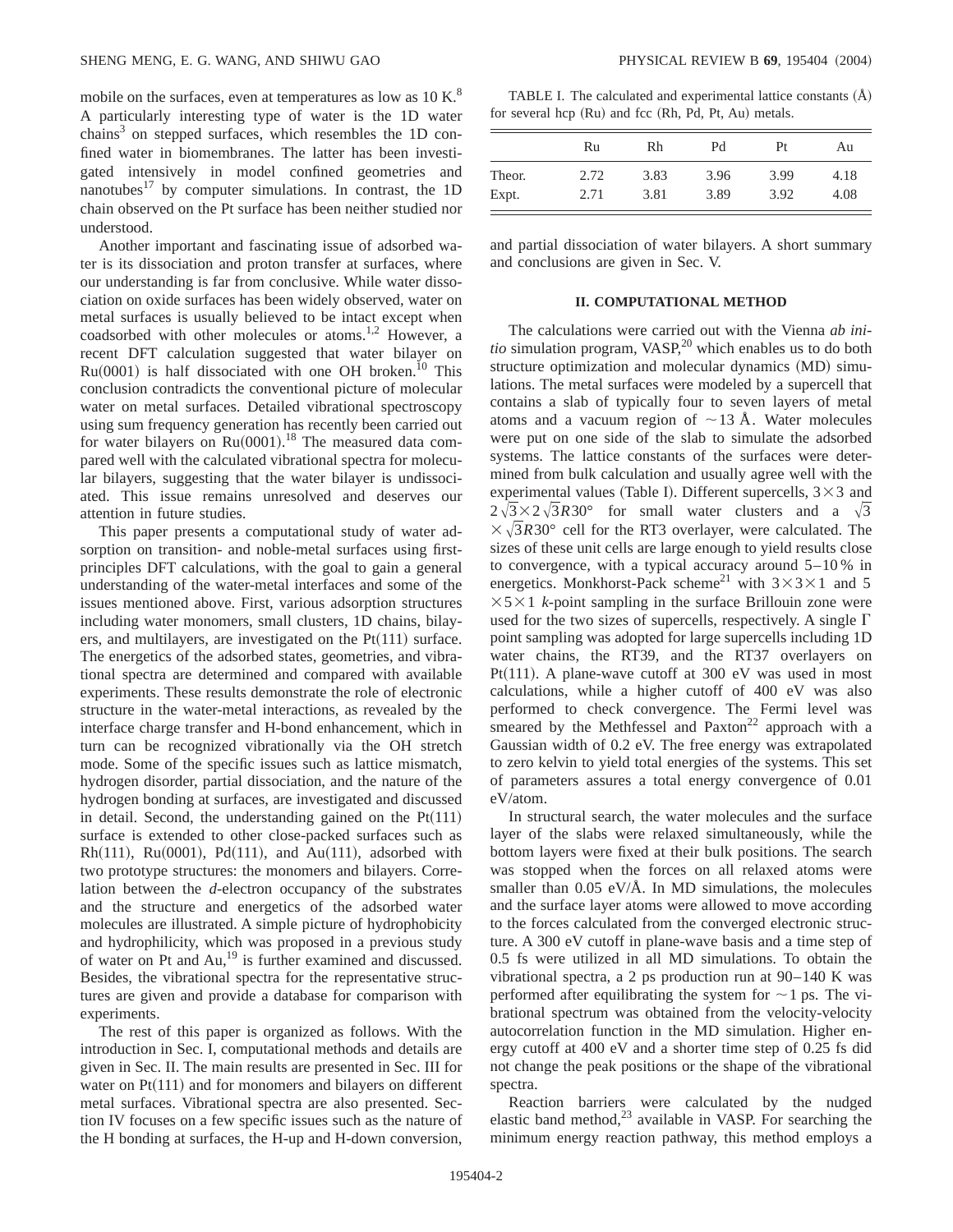TABLE II. The calculated geometries and energies of a free water monomer and a dimer. The bond angles  $(\alpha, \beta)$  are as depicted in Fig. 1. The experimental data are taken from Refs. 28 and 29.

|                  |                           | Theor. | Expt.       |
|------------------|---------------------------|--------|-------------|
| Free $H2O$       | OH bond length $(A)$      | 0.973  | 0.957       |
|                  | HOH bond angle (deg)      | 104.85 | 104.52      |
|                  | Dipole moment $(D)$       | 1.856  | 1.855       |
| Free $H2O$ dimer | OO distance (Å)           | 2.86   | 2.98        |
|                  | $\alpha$ (deg)            | 2.79   | $-1 \pm 6$  |
|                  | $\beta$ (deg)             | 126.35 | $123 \pm 6$ |
|                  | Formation energy (kJ/mol) | 24     | 23          |

constrained minimization of the total free energy of a trial path by relaxing a number of ''images'' in the path. All the water molecules and the surface-layer atoms were relaxed under the constraint, as in the ground-state optimizations.

The adsorption energy for an adsorbed water structure,  $E_a$ , has been defined as the mean adsorption energy per molecule of the adstructure,

$$
E_{\rm a} = (E_{\rm metal} + n \times E_{\rm H_2O} - E_{\rm (H_2O)}_{\rm n/metal})/n. \tag{1}
$$

Here  $E_{(H_2O)_n/metal}$  is the total energy of the adsorption system,  $E_{\text{metal}}$  and  $E_{\text{H}_2\text{O}}$  are those for the surface and free molecules, respectively, and *n* is the number of water molecules in the cell.

In our calculations, the Vanderbilt ultrasoft pseudopotentials  $(USPP)$  (Ref. 24) and the generalized gradient approximation (GGA) for the exchange-correlation potential by Perdew and Wang (PW91) (Ref. 25) were used. The GGA extension is crucial for the accurate treatment of the hydrogen bonds and water structures.<sup>26</sup> The PW91 form has been tested extensively for a variety of intermolecular interactions including H bonding.<sup>27</sup> To illustrate the feasibility of the USPP+PW91 approach for describing water and hydrogen bond, the calculated geometries and energetics of a free water molecule and dimer were tabulated in Table II. The OH bond length and dipole moment of the monomer, and the geometry and formation energy of the dimer, show excellent agreement with experiments. Moreover, the vibrational spectrum obtained from MD for a free water dimer (Fig. 1) also agrees well with other calculations and experiments.<sup>28,29</sup>

# **III. RESULTS**

The first part of this section presents results of water adsorption on  $Pt(111)$  in various phases including monomers, clusters, and overlayers. The structures, energetics, and the interaction between water molecules and the substrate are studied in detail. The second part extends this study to other metal surfaces, where general features of water adsorption and the effect of different substrates are investigated. Vibrational spectra obtained from the simulations are given in



FIG. 1. Vibrational spectrum for a free water dimer. Solid and dashed lines correspond to the proton donor and acceptor, respectively. The inset shows the optimized geometry of the dimer.

the last part, providing a database for comparison with experiments.

### A. Water adsorption on Pt(111) surface

# *1. Water monomers on Pt(111)*

The adsorption of water monomer contains the essential information regarding the water-metal interaction, and has been investigated first. Structure optimization and energetics indicate that adsorption on top site [see Fig. 2(a)] is most stable compared to bridge and hollow sites (Table III). This is further supported by a shorter  $H_2O$ -metal  $(O-M)$  bond length on the top site  $(d_{OM} = 2.43 \text{ Å})$ . Water lies almost flatly on the surface with its polar axis making a small angle  $\theta$ =13° –14° with the surface plane. The OH bond is stretched slightly, while the HOH angle is more open than the free water molecule  $(0.973 \text{ Å}$  and  $104.85^{\circ}$ , Table II). These results indicate electron transfer from O to surface atoms. Although the top site adsorption has been found in most recent studies, bridge site with an upright geometry was also reported for monomer in an earlier study.<sup>3</sup> Our calculation shows that the upright configuration is 40 meV unfavorable compared to the flatly adsorbed monomer on the bridge site. More accurate results with a six-layer Pt slab and a higher-energy cutoff  $(400 \text{ eV})$  are also given in Table III, which shows minor variations in the structure  $(\sim 1\%)$  and adsorption energy ( $\sim 3\%$ ) for the adsorbed monomer.

To gain insight into the dynamics of the adsorbed monomer, the distance- and angular-dependent energies of the



FIG. 2. The water monomer and small clusters adsorbed on the  $Pt(111)$  surface.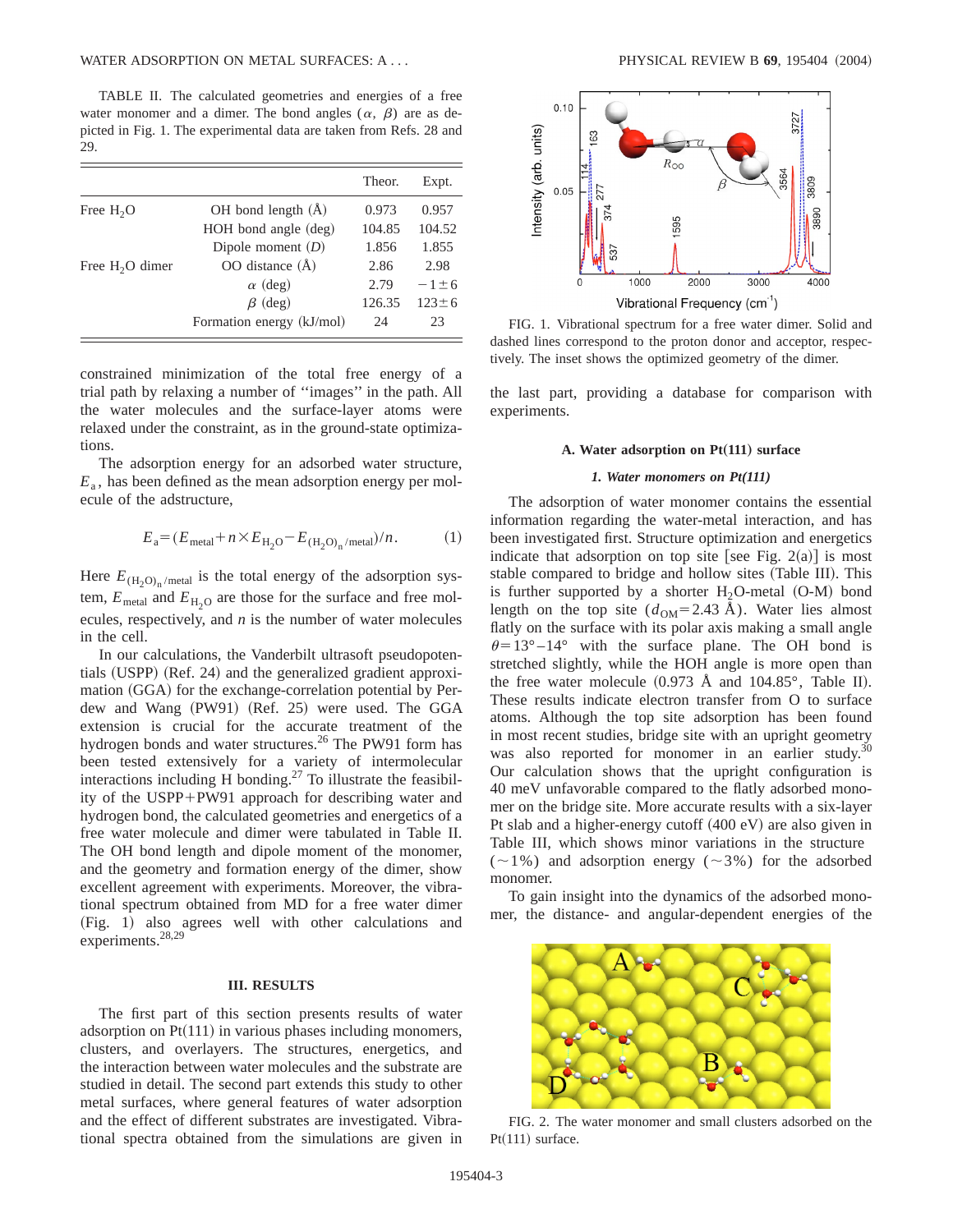TABLE III. Water monomer adsorption on the  $(111)$  surface of Pt. Energies, distances, and angles are in units of meV, Å, and deg, respectively. Results for different Pt layers in the slab and energy cutoff are shown for comparison.

| Layers       | $E_{\text{cut}}$ (eV) | Top            |     | Bridge Hollow              |          |                |     |       | $d_{\text{OH}}$ $\angle$ HOH | $\theta$ |
|--------------|-----------------------|----------------|-----|----------------------------|----------|----------------|-----|-------|------------------------------|----------|
|              |                       | $d_{OM}$ $E_a$ |     | $d_{OM}$ $E_a$             |          | $d_{OM}$ $E_a$ |     |       |                              |          |
| 4            | 300                   |                |     | 2.43 291 3.11 123 3.12 121 |          |                |     | 0.978 | 105.36                       | 13       |
| <sub>6</sub> | 400                   | 2.40           | 304 | 2.89                       | 117 3.02 |                | 102 | 0.980 | 105.62                       | 14       |

 $H<sub>2</sub>O/Pt(111)$  are plotted in Fig. 3, as functions of the O-Pt distance  $d_{\text{OPt}}$  and the bending angle  $\theta$ . The distance dependence (left panel) shows an equilibrium bond length at 2.43 Å for the O-Pt bond. In the angular dependence,  $\theta = 0$  corresponds to the molecule lying down on the surface, while  $\theta$ =90°(-90°) corresponds to the upright position with the O atom pointing toward (away from) the surface. The energy profile was obtained by rotating  $H<sub>2</sub>O$  molecule while keeping O fixed at its equilibrium position. The rotational barrier at  $\theta = 90^{\circ}$  is 140 meV, lower than what Michaelides and co-workers<sup>31</sup> reported recently,  $\sim$  190 meV. The discrepancy might result from the smaller supercell,  $2\times 2$ , used in their calculation. (Our calculation used a  $3\times3$  supercell.) In addition, the rotational barrier along the azimuthal angle is found to be very small (less than  $2 \text{ meV}$ ), which suggests that water molecule can rotate freely on the surface. We can conclude from these results that the adsorbed monomer can rotate freely in two dimensions on the surface. The bending motion could also be quite active near the equilibrium angles.

#### *2. Water clusters on Pt(111)*

The adsorption of water clusters is interesting because both the H bonding and water-surface interactions are involved in the adsorbed clusters. Studying these clusters at surfaces may help us understand the competition between the two interactions at low coverages. On metal surfaces, water clusters were observed by a number of experimental techniques such as high-resolution electron-energy-loss spectroscopy  $(HREELS)$ ,  $32$  infrared adsorption spectroscopy,  $33$  He atom scattering  $(HAS)$ ,<sup>34</sup> and STM.<sup>6,8</sup> On Pt $(111)$ , water



FIG. 3. The variation of the total energy for a water monomer on Pt(111) as a function of the H<sub>2</sub>O-Pt distance  $d_{\text{Opt}}$  (left panel) and the tilt angle  $\theta$  (right panel).

dimers, trimers, and other clusters were identified by vibrational spectroscopies.34,35 Yet their detailed structures and bonding properties have not been determined by experiments so far. We calculated water dimers, trimers, and hexamers adsorbed on Pt(111). A supercell of  $3\times3$  was employed for dimer and trimer adsorption, while a larger cell of  $2\sqrt{3}$  $\times$ 2 $\sqrt{3}$  was used for hexamers. The obtained structures are depicted in Fig. 2. The energetics and geometric configurations for each molecule in the clusters are specified in Table IV.

Generally speaking, the geometries of these clusters look quite similar to their gas-phase counterparts.<sup>36</sup> Water molecules prefer atop site adsorption, whenever possible. They tend to lie down onto the surface, due to the cluster-surface interaction. In the dimer case, for example, both the proton donor and acceptor take an atop site as shown in Fig.  $2(b)$ , although the donor couples more strongly to the surface than the acceptor, forming two O-Pt bonds (with  $d_{\text{OPt}}=2.26$  and  $3.05$  Å, respectively) plus an internal H bond. Besides the difference in O-Pt bond length, the donor and acceptor also differ in other details. The geometry of the donor is quite similar to that of the adsorbed monomer with  $\theta = 25.1^{\circ}$ , while the acceptor lands onto the surface with  $\theta = -41.8^{\circ}$ . The donor and acceptor make thus an angle  $\beta$  of around 120°, as in the free dimer. The O-O distance,  $d_{\text{OO}}$  $=$  2.70 Å, is shortened (2.86 Å for the free dimer, Table II); and the OH bond is stretched slightly  $(1.012 \text{ Å},$  compared to  $0.985$  Å for the free dimer). One can thus infer that the H bond in the adsorbed dimer is enhanced. A wider  $\angle$  HOH in

TABLE IV. The adsorption energies and geometries for small water clusters on Pt $(111)$ . Energies, distances, and angles are in units of meV, Å, and deg, respectively.

| Cluster |             |               | $\theta$ |                  |                  | $\angle$ HOH |              |
|---------|-------------|---------------|----------|------------------|------------------|--------------|--------------|
|         | $E_{\rm a}$ | $d_{\rm OPt}$ |          | $d_{\text{OH1}}$ | $d_{\text{OH2}}$ |              | $d_{\rm OO}$ |
| Monomer | 304         | 2.40          | 13.8     | 0.980            | 0.980            | 105.62       |              |
| Dimer   | 433         | 2.26          | 25.1     | 0.978            | 1.012            | 106.72       | 2.70         |
|         |             | 3.05          | 41.8     | 0.981            | 0.982            | 103.52       |              |
| Trimer  | 359         | 2.76          | 3.5      | 0.975            | 0.985            | 107.75       | 2.78         |
|         |             | 2.76          | 3.5      | 0.975            | 0.985            | 107.86       | 2.80         |
|         |             | 2.76          | 3.1      | 0.974            | 0.985            | 107.71       | 2.79         |
| Hexamer | 520         | 2.32          | 31.1     | 0.997            | 1.001            | 106.22       | 2.99         |
|         |             | 3.38          | 32.9     | 0.974            | 0.991            | 104.49       | 2.80         |
|         |             | 2.77          | 1.8      | 0.978            | 0.990            | 107.25       | 2.89         |
|         |             | 3.35          | 0.3      | 0.975            | 0.988            | 106.88       | 3.01         |
|         |             | 2.77          | 3.7      | 0.979            | 0.987            | 107.14       | 2.80         |
|         |             | 3.39          | 32.3     | 0.974            | 0.991            | 104.83       | 2.88         |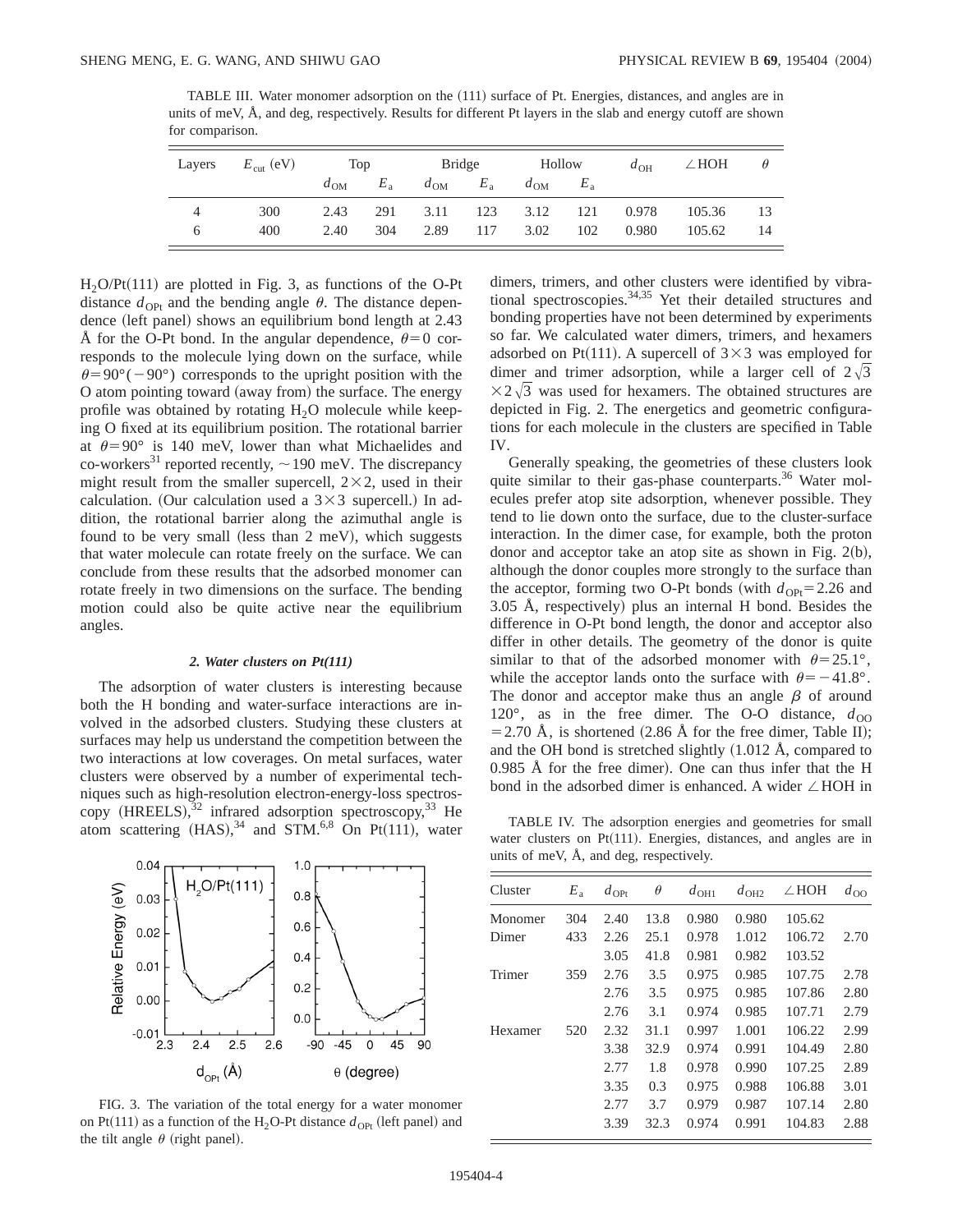the donor and a narrower  $\angle$  HOH in the acceptor are also observed, which may be caused by electron transfer from the donor to the substrate and the back donation from the substrate to the acceptor, due to the interactions with the surface.

The trimer and hexamer retain their ringlike structures. Each molecule in the trimer lies very flatly ( $\theta \sim 3.5^{\circ}$ ) on the surface, with one OH forming an H bond and the other being free, as shown in Fig.  $2(c)$ . Cyclic hexamer forms a puckered hexagonal ring with three molecules lying closer to the surface  $(d_{\text{opt}}=2.32, 2.77, 2.77 \text{ Å})$ . The other three are a little higher ( $d_{\text{opt}}$ ~3.4 Å). The adsorbed hexamer thus form 3 O-Pt bonds and 6 H bonds. One water molecule is a double proton donor, and lies much close to the surface. The averaged O-O distance is slightly larger than that of the free dimer and trimer. In the gas phase, there are two additional hexamer structures, the cage and prism hexamers.<sup>36</sup> The adsorption energy for the prism structure on Pt is 321 meV, which is 200 meV lower than the cyclic hexamer. So it may not exist on the Pt surface.

Among these clusters, cyclic hexamer is most stable with adsorption energy of 520 meV per molecule. The trimer is least stable with an adsorption energy of only 359 meV. The adsorption energy of the dimer, 433 meV, lies in between. This energy difference reflects dominantly the variation in the number of water-metal bonds and the H-bonds formed in the adsorbed clusters. Compared with experiments, cyclic water hexamer was already observed by STM experiments on Ag $(111)$ ,  $^{6}$  Cu $(111)$ ,  $^{7}$  and Pd $(111)$  (Ref. 8) surfaces, although no experiment has been available on  $Pt(111)$ . Small clusters including dimers and trimers were also reported on Pd (Ref. 8) by STM, formed via diffusion of monomers.

### *3. One-dimensional water chains on Pt steps*

The 1D water chain is an interesting type of structure, because it is believed to exist in the water pores across biomembranes. It also provides an ideal 1D model system based on water molecules. Modeling the structure and dynamical properties of 1D water has been carried out intensively for water confined in carbon nanotubes $17$  and model confining potentials. Such 1D model structures have neither been observed nor realized by any experiments so far. The 1D water chain found experimentally on the steps of the Pt surface<sup>3</sup> is therefore extremely interesting and has been studied in our calculation. To model the  $\langle 110 \rangle / \{100\}$  step found in the experiment,<sup>3</sup> a slab with 15 layers of Pt in a  $(322)$ surface is used in the calculation. The unit cell is schematically shown in Fig. 4. The water at the step can form different chain structures depending on the H bonding and OH orientations at the step. The two simplest water structures are the ones shown in Fig. 4, where one OH of each water connects the chain and the other OH bond points either inward [H-in, molecule 1 in Fig. 4(b)] or outward (H-out, molecule 2). A zigzag chain, with one H-in molecule coupled alternatively to an H-out molecule, has also been calculated [Fig.  $4(b)$ ]. The results for the three calculated structures are given in Table V. For comparison, monomers adsorbed in the H-in



FIG. 4. The 1D water chains at a  $\langle 110 \rangle / \langle 100 \rangle$  step on the Pt surface, as shown by the side view  $(a)$  and the top view  $(b)$ . The unit cell contains  $15$  layers of Pt atoms in a  $(322)$  surface.

and H-out configurations are also obtained. The last row is for the isolated monomer and the zigzag chain adsorbed on the terrace.

The isolated monomers at the two configurations bind strongly to the Pt step, with adsorption energies  $E_a$  $=$  449 meV for H-in, and 426 meV for H-out. Among the three chains studied, only the zigzag chain is found to be stable with a binding energy of 480 meV per molecule. The H-in and H-out chains, whose adsorption energies are 431 and 385 meV, respectively, are unstable, when comparing to the corresponding monomers. The H-bond energy of the zig-

TABLE V. The water monomer and 1D chains adsorbed at the  $\langle 110 \rangle / \{100\}$  step on the Pt $(111)$  surface, modeled by an unit cell in the  $(322)$  surface.

|            |                            | Monomer     | 1D chain                   |             |  |  |
|------------|----------------------------|-------------|----------------------------|-------------|--|--|
|            | $d_{\text{opt}}(\text{Å})$ | $E_a$ (meV) | $d_{\text{opt}}(\text{Å})$ | $E_a$ (meV) |  |  |
| $H-in$     | 2.22                       | 449         | 2.42                       | 431         |  |  |
| H-out      | 2.25                       | 426         | 2.48                       | 385         |  |  |
| Mixed      |                            |             | 2.45                       | 480         |  |  |
| On terrace | 2.43                       | 291         | 2.62, 2.72                 | 246         |  |  |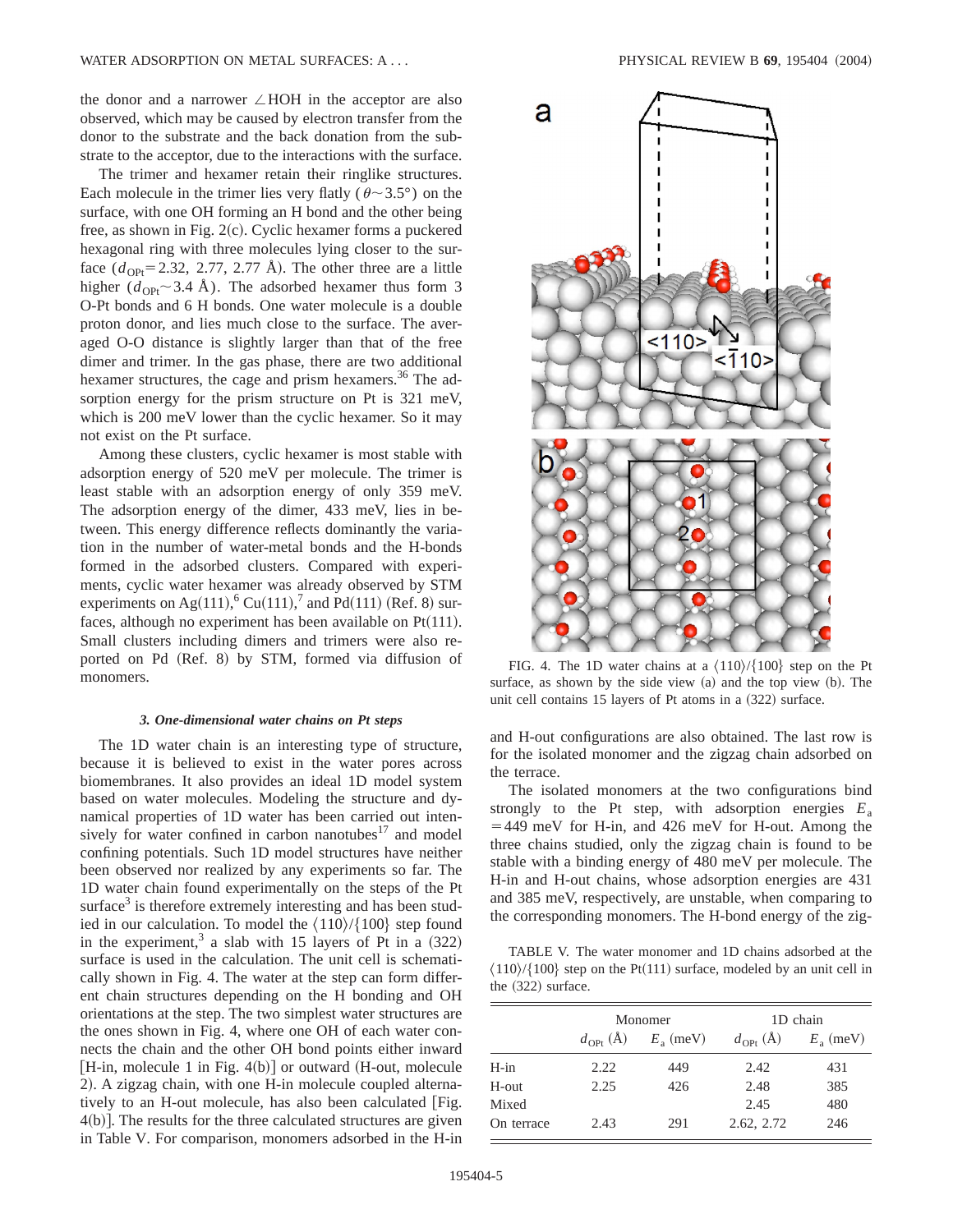

FIG. 5. (a) The H-up,  $(b)$  H-down bilayers, and  $(c)$  the double bilayers in the  $\sqrt{3} \times \sqrt{3}R30^\circ$  symmetry on Pt(111). Both the side and top views are shown.

zag chain can be deduced as 85 meV. This chain is stable because it favors intermolecular H bonding and the dipoledipole interactions.<sup>17</sup> In addition, water monomers at the step are much more stable than those on the Pt(111) terrace ( $E_a$  $=291$  meV). The zigzag chain at the step is about  $\sim$  230 meV more stable than the same chain on the terrace. Such comparison suggests that water-Pt interaction is generally stronger at the steps. It explains why the water chains were only observed at the steps in experiments. The open electronic structure of the steps is responsible for the stronger interaction with water for both chains and monomers. This conclusion is in agreement with experimental observations.

### *4. 2D overlayers on Pt(111): the RT3, RT37, and RT39 phases*

Water forms bilayers and multilayers at higher coverages. On  $Pt(111)$ , different overlayers have been observed. One of the well-known forms is the  $\sqrt{3} \times \sqrt{3}R30$ ° (RT3) bilayer, in which water molecules form a puckered hexagonal network, as Doering and Madey proposed.<sup>5</sup> However, this RT3 phase was only observed in finite domains by LEED experiment at 85 K.<sup>32</sup> In addition, two complex phases,  $\sqrt{39} \times \sqrt{39}R16.1^\circ$ (RT39) and  $\sqrt{37} \times \sqrt{37}R25.3^\circ$  (RT37) bilayers, were also observed at temperatures above 135 K.<sup>13,9</sup> The RT39 structure was found to transform into RT3 at ca. five bilayers.<sup>9</sup> Controversy still exists in the literature regarding the bilayer structure of water on  $Pt(111)$ .

Figure 5 shows the structure of the RT3 bilayer in a  $\sqrt{3}$  $\times \sqrt{3R30^{\circ}}$  surface unit cell with two water molecules in each cell. The  $H<sub>2</sub>O$  molecule in the lower plane binds directly to the surface, while the upper one forms H bonds to the molecules in the lower plane and molecules in neighboring unit cells. Three of the four H atoms form hydrogen bonds, while the fourth is either free  $H$ -up case, panel  $(a)$  or binds to the surface  $[H-down case, panel (b)]$ . The vertical distances between the two oxygens are 0.63 Å and 0.35 Å for the H-up and H-down bilayer, respectively (see Table VIII). Both structures are contracted compared to the bulk ice Ih with  $z_{\text{OO}}$ =0.97 Å. The adsorption energies are 522 and 534 meV, for H-up and H-down cases, respectively. The potential barrier for H-up flipping to H-down bilayer is 76 meV, as



FIG. 6. (a) The  $\sqrt{39} \times \sqrt{39}R16.1^\circ$  (RT39, H-down) bilayer and its atomic density profiles along the  $z$  axis for  $(b)$  O and  $(c)$  H atoms. (d) The  $\sqrt{37} \times \sqrt{37R25.3}$ ° (RT37, H-down) bilayer and its density profiles for  $(e)$  O and  $(f)$  H atoms. Solid and dashed circles indicate the  $H_3O$  and OH sites, respectively. For comparison, the density profiles for the  $\sqrt{3} \times \sqrt{3}$  R30° (RT3) bilayer (H-down) are also shown by the gray lines.

calculated by the nudged elastic band method. This barrier is further discussed in Sec. IV C. Both structures can be candidates for bilayer on the  $Pt(111)$  surface. In comparison, the adsorption energy for the half-dissociated bilayer, the same structure suggested for  $Ru(0001),^{10}$  is 291 meV, and is much smaller than those of the molecular bilayers shown in Fig. 5. Therefore, dissociation is not favored on Pt surface in RT3. Such a molecular bilayer was suggested earlier by ultraviolet photoemission spectroscopy,  $37,38$  the low-energy electrondiffraction measurement,  $3,32$  and recently by x-ray absorption spectroscopy.<sup>15</sup>

The  $\sqrt{39} \times \sqrt{39}R$ 16.1° (RT39) and  $\sqrt{37} \times \sqrt{37}R$ 25.3° (RT37) (Refs. 13 and 9) phases are also investigated. Their gross structures look very similar to that of the RT3 bilayer, i.e., puckered hexagonal networks (Fig. 6). However, the RT39 bilayer shows a quite disordered atomic distributions due to compression (by  $3.3\%$ ) in the 2D unit cell. The height-dependent density profile along the surface normal (*z* direction) for O and H atoms are shown in the right panels of Fig. 6. Compared to the RT3 phase, in which the two O atoms are located at two positions, the density distributions of the RT39 show broadened peaks with some atoms located far away from the surface. These broadened peaks are signatures of disorder. Among the 32 water molecules in the unit cell, the lowest O atom is only 2.10 Å from the surface, while the highest  $H_2O$  is 4.4 Å above the surface, giving a rough bilayer with vertical thickness of 2.3 Å. Such a disordered bilayer is in sharp contrast to the picture of a flat bilayer proposed recently,<sup>15</sup> which claimed that the vertical thickness between the upper and lower O atoms is as small as 0.25 Å. The 2D lattice of the RT37 bilayer is expanded slightly by 4.4%, compared to the bulk ice Ih, as in the RT3  $(7.2%)$  phase. It is also disordered, but not as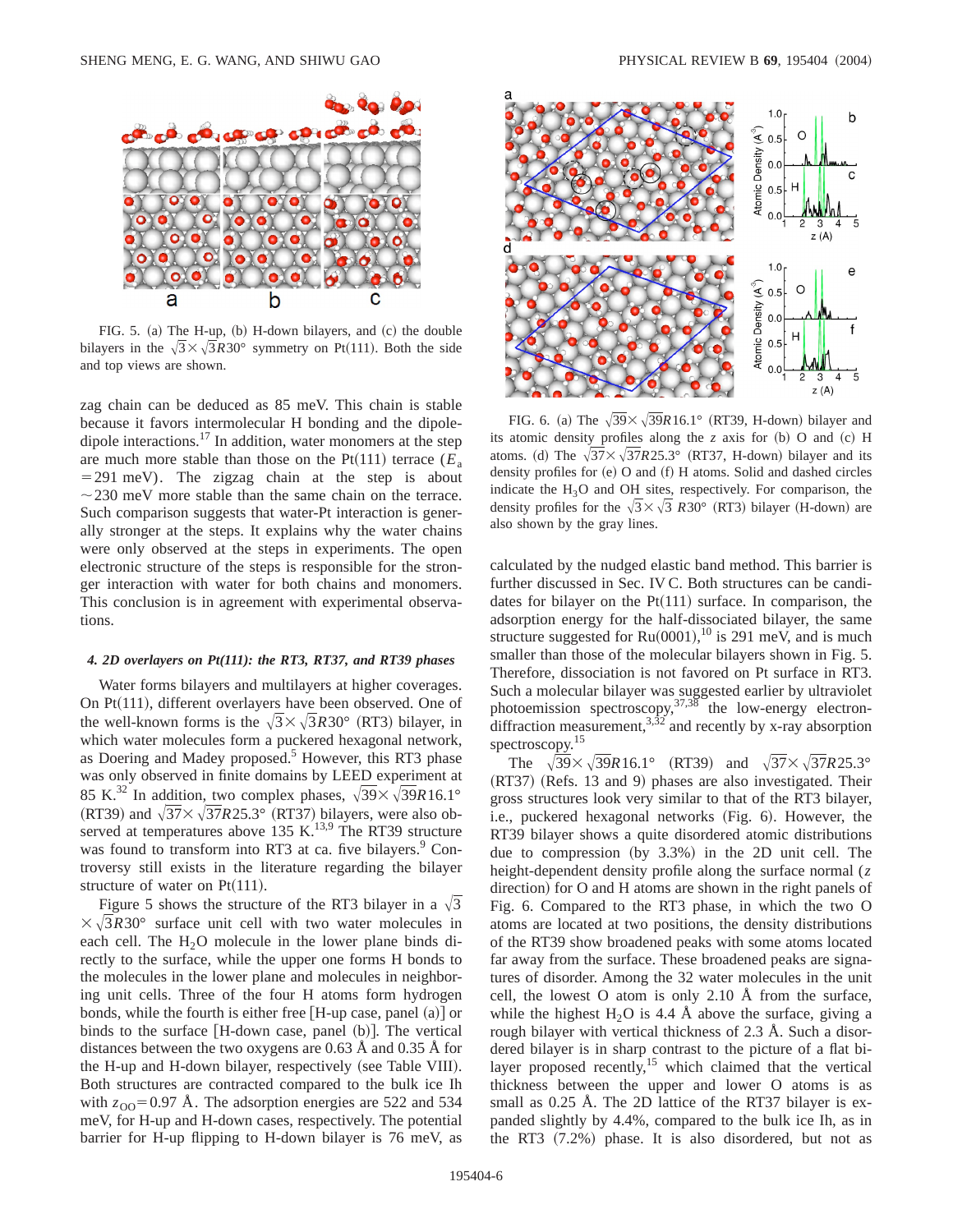

FIG. 7. The adsorption energy of various overlayer phases on Pt $(111)$  at coverages from 1 to 3 bilayers. The square, circle, and triangle represent the  $\sqrt{3} \times \sqrt{3}R30^{\circ}$  (RT3), the  $\sqrt{39}$  $\times \sqrt{39}R16.1^\circ$  (RT39), and the  $\sqrt{37}\times \sqrt{37}R25.3^\circ$  (RT37) structures, respectively.

much as the RT39  $(Fig. 6)$ . The maximum O-Pt distance in the RT37 is 3.58 Å, similar to that in the RT3 bilayers, 3.37 Å  $(H-up)$  and 3.14 Å  $(H-down)$ . One key feature of the RT39 structure is the existence of a few  $H_3O^+$  like (i.e., dissociated) molecules, which will be discussed further in Sec. IV D.

To see the coverage dependence of the structure and energetics in the overlayers, water in the RT3 phase has been studied from two bilayers, Fig.  $5(c)$ , to six bilayers. The O-O distance between two adjacent bilayers is 2.75–2.83 Å. The water-metal bond for the bottom molecule decreases gradually. The adsorption height of the bottom water equals 2.69, 2.63, 2.56, 2.49, 2.52, and 2.47 Å, respectively, when the coverage goes from one to six bilayers. In contrast, the height of the upper water in the first bilayer remains almost constant,  $3.25 \pm 0.02$  Å. This indicates that in bilayer and multilayers, only molecules in the bottom have a direct interaction with the metal surface (see Fig. 5), while the upper molecule is almost unaffected, suggesting that the water-surface interaction on  $Pt(111)$  is rather localized.

Figure 7 compares the adsorption energy of the RT3 and RT39 phases for up to three bilayers. It shows that the adsorption energy of the RT39 phase, 615 meV, is slightly more favorable (by  $80 \text{ meV}$ ) compared to the RT3 phase, 534 meV, at one bilayer coverage. The adsorption energy for the RT37 phase, 597 meV, lies in between. As the coverage increases, the RT3 phase becomes more favorable compared to other two phases, as found in recent experiment. The RT39 phase was found to transform into RT3 after a structural reorientation<sup>9</sup> at about five bilayers, as estimated from the same experiment.

Information concerning the detailed structures and bonding information for all the calculated overlayers on  $Pt(111)$ are summarized in Table VI.

# **B. Water on different metal surfaces**

Here below, we extend our study to other metal surfaces such as Au, Pd, Rh, and Ru, which have been under experi-

TABLE VI. The structures and energetics for water clusters and thin films on the  $Pt(111)$  surface. The unit cell, the number of molecules *n*, the number of  $H_2O$ -metal bonds  $N_{H_2O-M}$ , and the number of H bonds  $N_{\text{HB}}$  in the unit cell are shown together with the adsorption energies  $E_a$ , and the H-bond energies  $E_{HB}$  (in meV). The two energies for the bilayer correspond to the H-up/H-down cases.

| Ads. species   | Unit cell                    | $\boldsymbol{n}$ | $E_{\rm a}$ | $N_{\text{H}_2\text{O}-\text{M}}$ | $N_{\rm HB}$ | $E\rm_{HB}$ |
|----------------|------------------------------|------------------|-------------|-----------------------------------|--------------|-------------|
| Monomer        | $3\times3$                   | 1                | 304         | 1                                 | $\theta$     |             |
| Dimer          | $3\times3$                   | 2                | 433         | 2                                 | 1            | 258         |
| Trimer         | $3\times3$                   | 3                | 359         | 3                                 | 3            | 55          |
| Hexamer        | $2\sqrt{3}\times 2\sqrt{3}$  | 6                | 520         | 3                                 | 6            | 368         |
| Bilayer        | $\sqrt{3} \times \sqrt{3}$   | $\overline{c}$   | 505/527     | 1                                 | 3            | 235         |
| Two bilayers   | $\sqrt{3} \times \sqrt{3}$   | $\overline{4}$   | 564         | 1                                 | 7            | 312         |
| Three bilayers | $\sqrt{3} \times \sqrt{3}$   | 6                | 579         | 1                                 | 11           | 303         |
| Four bilayers  | $\sqrt{3} \times \sqrt{3}$   | 8                | 588         | 1                                 | 15           | 307         |
| Five bilayers  | $\sqrt{3} \times \sqrt{3}$   | 10               | 593         | 1                                 | 19           | 307         |
| Six bilayers   | $\sqrt{3} \times \sqrt{3}$   | 12               | 601         | 1                                 | 23           | 320         |
| Bilayer        | $\sqrt{37} \times \sqrt{37}$ | 26               | 597         | 13                                | 39           | 297         |
| Bilayer        | $\sqrt{39} \times \sqrt{39}$ | 32               | 615         | 16                                | 48           | 309         |
| Two bilayers   | $\sqrt{39} \times \sqrt{39}$ | 64               | 582         | 16                                | 112          | 275         |
| Three bilayers | $\sqrt{39}\times\sqrt{39}$   | 96               | 572         | 16                                | 176          | 276         |

mental investigation. The closely packed surfaces, i.e., the  $(111)$  for the fcc and  $(0001)$  for the hcp metals, were chosen for comparison. These surfaces differ from  $Pt(111)$  in two aspects: (i) the variation of the surface lattice constant, which matches differently with the H-bonded water networks; and (ii) the change in the chemical reactivity associated with the variation of the *d*-band occupancy. Our basic concern is whether and how these two factors, geometry and chemical reactivity, affect the water structures and properties at surfaces. What are the general trends of water-surface interactions. To this end, we consider only two prototype structures, the monomers and bilayers. The former is ideal for the calibration of the metal-surface coupling, while the bilayer enables us to examine both the water-surface and the interwater interactions.

#### *1. Water monomers on Ru, Rh, Pd, Pt, and Au*

The structure of the water monomer on these surfaces has been investigated in detail in a recent study.<sup>31</sup> The structure of water monomer on  $Pt(111)$  seems to be general to all these surfaces.<sup>31</sup> Results for monomer on these surfaces from our calculation are given in Table VII. Top site adsorption is most stable on all these surfaces, with  $\theta = 6^{\circ} - 24^{\circ}$ . An increased OH bond and a more open HOH angle are generally found. This indicates electron transfer from the O to the surface, as we found on the  $Pt(111)$  surface.

Regarding the differences and details, the interaction of water with Ru and Rh is found to be much stronger than the Pt and Pd, while it is much weaker on the Au surface. The adsorption energetics suggests a bonding order as  $Ru > Rh$  $>PdPt$ Au, This is further supported by the trend in the  $d_{OM}$  and the bonding angles,  $\theta$  and  $\angle$  HOH. This bonding order reflects the chemical reactivity of these surfaces, as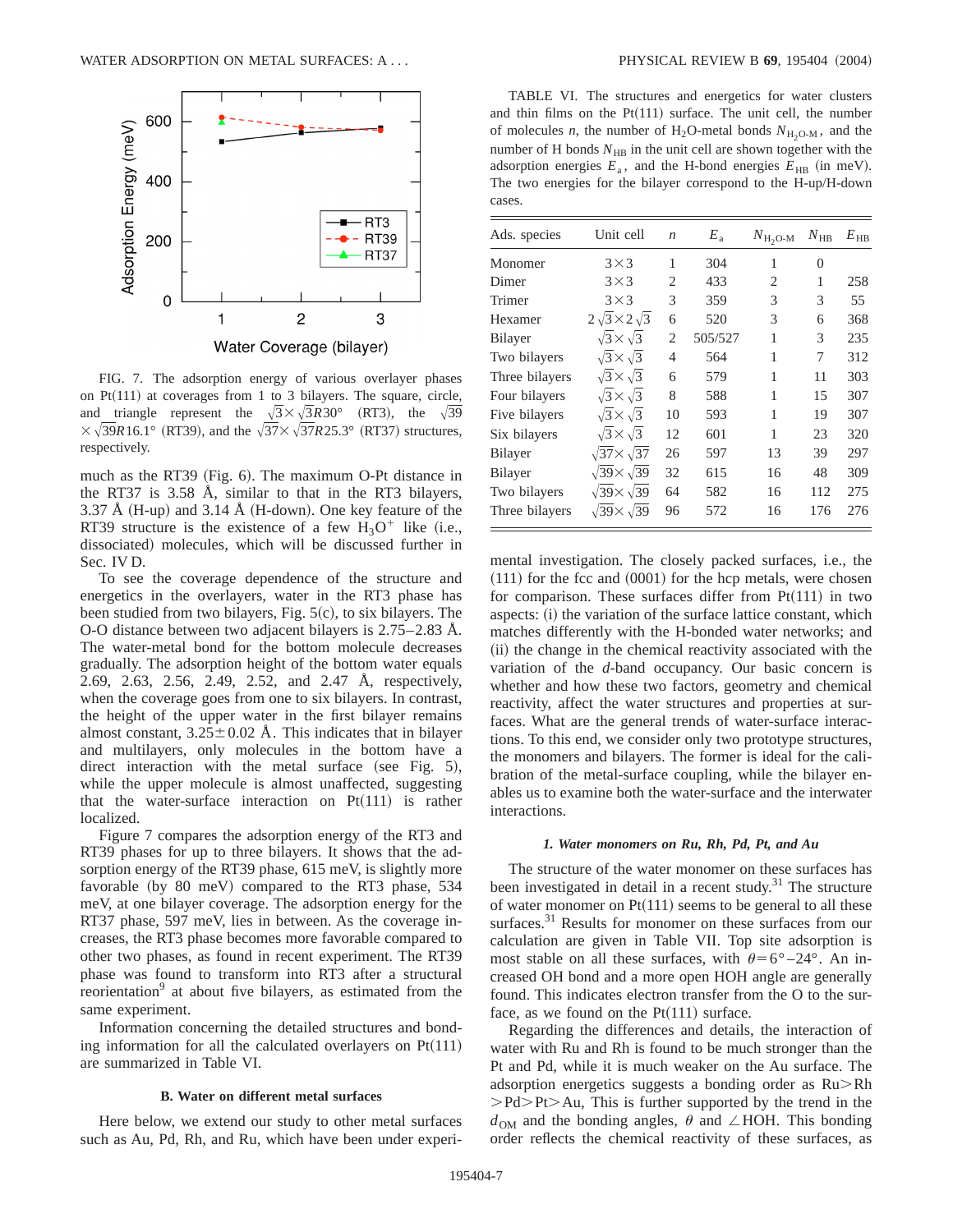TABLE VII. Geometries and energetics of a water monomer on the  $Ru(0001)$ ,  $Rh(111)$ ,  $Pd(111)$ ,  $Pt(111)$ , and  $Au(111)$  surfaces. Energies, distances, and angles are in units of meV,  $\AA$ , and deg, respectively.

| Substrate  | Layer | Top      |             | Bridge   |             | Hollow   |             | $d_{\text{OH}}$ | $\angle$ HOH | $\theta$ |
|------------|-------|----------|-------------|----------|-------------|----------|-------------|-----------------|--------------|----------|
|            |       | $d_{OM}$ | $E_{\rm a}$ | $d_{OM}$ | $E_{\rm a}$ | $d_{OM}$ | $E_{\rm a}$ |                 |              |          |
| Ru(0001)   | 5     | 2.28     | 409         | 2.55     | 92          | 2.56     | 67          | 0.981           | 105.66       | 16       |
| Rh(111)    | 4     | 2.32     | 408         | 2.57     | 126         | 2.70     | 121         | 0.978           | 105.95       | 24       |
| Pd(111)    | 4     | 2.42     | 304         | 2.74     | 146         | 2.77     | 130         | 0.977           | 105.63       | 20       |
| Pt(111)    | 4     | 2.43     | 291         | 3.11     | 123         | 3.12     | 121         | 0.978           | 105.36       | 13       |
| Au $(111)$ |       | 2.67     | 105         | 2.80     | 32          | 2.80     | 25          | 0.977           | 105.04       | 6        |

indicated by the periodic table. Our results are largely consistent with those by Michaelides and co-workers, $31$  although some details differ. For example, the monomer adsorption energy was ordered as  $Rh > Ru > Pt > Pd > Au$  in their results. However, the energy difference between Ru and Rh and the difference between Pt and Pd, are very small. In fact they are within the accuracy of the calculations.

# *2. Water bilayers on different surfaces*

To examine the H bonding on different surfaces, water in the  $\sqrt{3} \times \sqrt{3}R30^\circ$  bilayer has been calculated on different surfaces. Structure parameters and adsorption energies are summarized in Table VIII. The puckered hexagonal network on these surfaces is very similar to the RT3 bilayer on Pt<sup> $(111)$ </sup>. The adsorption height of the bottom water  $z_{OM1}$ increases gradually in the order of  $Ru > Rh > Pd > Pt > Au$ , as in the periodic table, while the height of the upper water  $z_{OM2}$  keeps almost constant, namely, 3.40 Å for H-up and 3.20 Å for the H-down bilayer. The vertical O-O distance  $z_{00}$  decreases therefore along this order. These results are more clearly shown in Fig. 8 for the H-up bilayer. The results for the H-down bilayer look very similar and are not shown here. The universal structure of the upper water layer indicates that the water-surface interaction is localized dominantly in the bottom layer, while the molecules in the upper layer are almost unaffected.

The bonding order shown above correlates directly with the *d*-band filling of these surfaces, which increases accordingly along the periodic table. The *d*-band occupation is well known to affect atomic adsorption for the H and O atoms, and the general activity of the metal surfaces. From Fig. 8, we can also conclude that the *d*-band occupancy has a direct effect on the water-surface bonding properties. We believe that the effect of the 2D lattice constant, which also increases from Ru  $(2.72 \text{ Å})$  to Au  $(2.95 \text{ Å})$ , has a smaller and indirect effect on the interaction with water.

In addition to the RT3 bilayer, half-dissociated bilayer proposed by Feibelman has also been calculated on these surfaces. The two O-M bond lengths are 2.10 and  $2.20 \text{ Å}$  (except for Au), and are much shorter than those in the molecular bilayer. It is a very flat overlayer  $(z_{00})$  $\sim$  0.05 Å). However this structure is only energetically favorable on  $Ru(0001)$ . On  $Au(111)$ , it is completely repulsive.

TABLE VIII. The geometries and energetics for the H-up, the H-down, and the half-dissociated water bilayers adsorbed on different metal surfaces. Here  $z_{OO}$ ,  $z_{OM1}$ , and  $z_{OM2}$  are the vertical distances between the top and bottom O atoms, the bottom O and the underlying metal atom, and the top O and the metal atom, respectively.

| Surface  | Bilayer     | $z_{OO}(\AA)$ | $z_{OM1}$ (Å) | $z_{OM2}$ (Å) | $E_a$ (meV/molecule) |
|----------|-------------|---------------|---------------|---------------|----------------------|
| Ru(0001) | $H-up$      | 0.86          | 2.46          | 3.42          | 531                  |
|          | H-down      | 0.42          | 2.69          | 3.22          | 533                  |
|          | Half-disso. | 0.05          | 2.09          | 2.16          | 766                  |
| Rh(111)  | $H-up$      | 0.79          | 2.50          | 3.40          | 562                  |
|          | H-down      | 0.42          | 2.52          | 3.12          | 544                  |
|          | Half-disso. | 0.04          | 2.09          | 2.16          | 468                  |
| Pd(111)  | $H$ -up     | 0.60          | 2.78          | 3.45          | 530                  |
|          | H-down      | 0.36          | 2.66          | 3.18          | 546                  |
|          | Half-disso. | 0.07          | 2.09          | 2.20          | 89                   |
| Pt(111)  | $H-up$      | 0.63          | 2.70          | 3.37          | 522                  |
|          | H-down      | 0.35          | 2.68          | 3.14          | 534                  |
|          | Half-disso. | 0.06          | 2.12          | 2.23          | 291                  |
| Au(111)  | $H-up$      | 0.46          | 2.90          | 3.38          | 437                  |
|          | H-down      | 0.29          | 2.85          | 3.25          | 454                  |
|          | Half-disso. | 0.14          | 2.20          | 2.43          | $-472$               |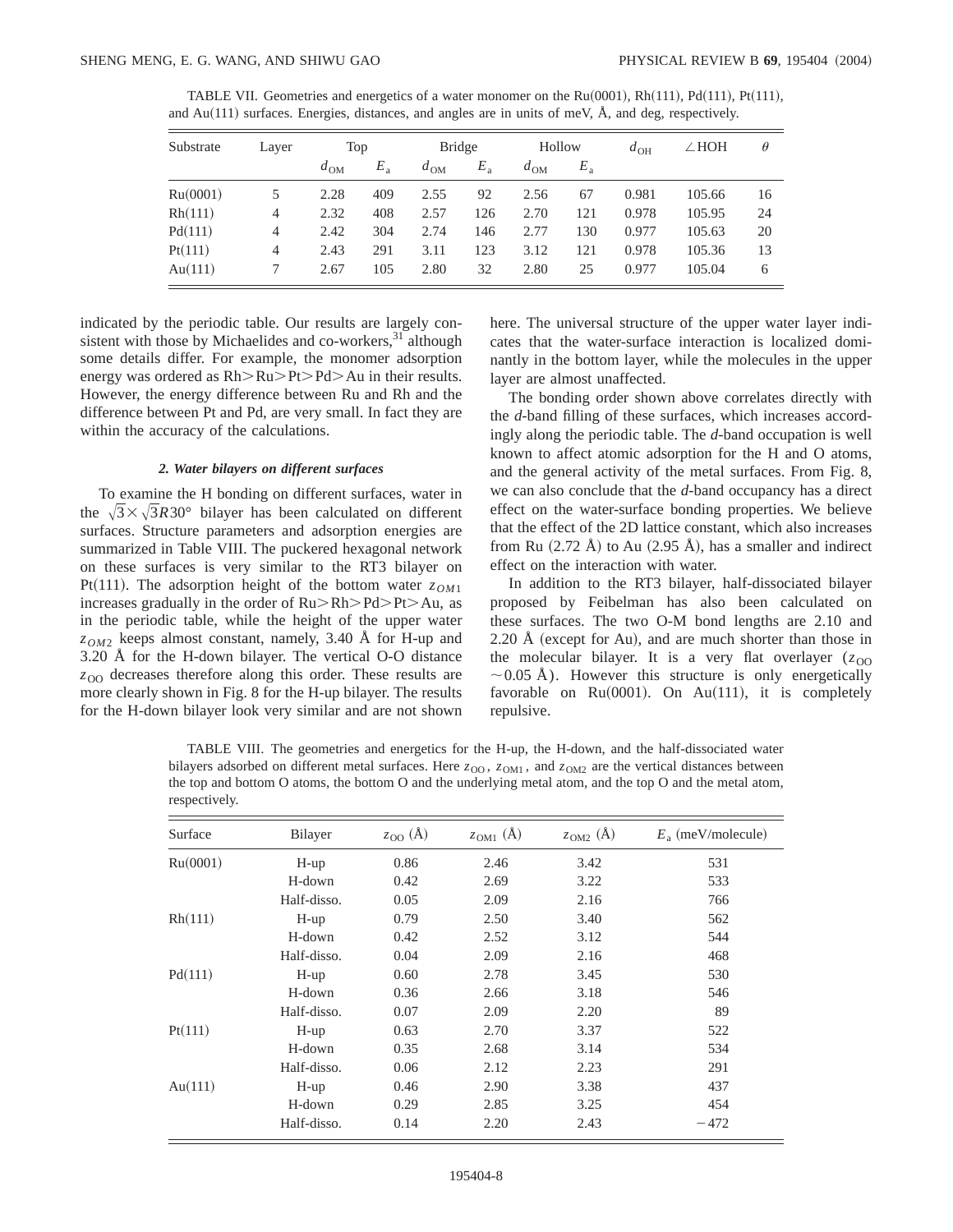

FIG. 8. The structure parameters ( $z_{OO}$ ,  $z_{OM1}$ ,  $z_{OM2}$ ) and the wettability, defined as  $w = E_{HR}/E_a$ , for an H-up bilayer on the Ru(0001), Rh(111), Pd(111), Pt(111), and Au(111) surfaces. The case for the H-down bilayer is very similar.

Recent experiments seem to favor the H-down bilayer on Pt $(111)$  (Ref. 15) and Ru $(0001)$ .<sup>18</sup> These experiments are consistent with our calculations, although the H-down bilayer is only a few tens of meV favorable on Pt. Interestingly, our calculation suggests that the H-up bilayer is more favorable than the H-down bilayer on  $Rh(111)$ , although no direct comparison with experiment has yet been possible.

### *3. The wetting order of the metal surfaces*

With the results of the adsorbed monomers and bilayers available, we now concentrate on a specific issue of watersurface interaction at surfaces, namely, the wettability of a surface. This question is general and important to both the fundamental understanding of the water-solid interactions and to technological applications such as biosensor and waterproof materials. Experimentally, the wettability of a surface has been characterized macroscopically by the contact angle at the interfaces. In a recent study, $19$  we have proposed a molecular picture of wettability, which is simply defined as the ratio between the H-bond energy of the adsorbed water structures and the monomer adsorption energy. Such a characterization has been justified on three surfaces: Pt, Au, and graphite.<sup>19</sup>

The upper panel of Fig. 8 shows the so-defined wettability,  $w = E_{HB}/E_a$ , of these surfaces with the H-bond energies deduced from the bilayer. More explicitly, we used

$$
E_{\rm HB} = (E_{\rm a}[\text{bilayer}] \times 2 - E_{\rm a}[\text{monomer}])/3, \tag{2}
$$

which characterizes the mean H-bond energy in the bilayer. The smaller the *w* is, the stronger is the wettability of the surface. The upper panel of Fig. 8 shows an order of *w* as  $w_{Ru} \leq w_{Rh} \leq w_{Pd} \leq w_{Pt} \leq w_{Au}$ , giving a wetting order of Ru  $>Rh$ >Pd>Pt>Au. The  $w=1$  line has been suggested as the approximate border dividing the hydrophilic ( $w \le 1$ ) and hydrophobic (*w*@1) surfaces. According to this, Ru, Rh, Pd,

and Pt lie in the hydrophilic region. On the contrary, Au is in the hydrophobic region. This division is consistent with the experimental understanding.<sup>39,40</sup> The wetting order results essentially from the variation of the water-metal interaction on these surfaces, because the H-bond energy does not change appreciably on different surfaces. The trend shown in Fig. 8 also implies a general relationship between the hydrophilicity-hydrophobicity and the monomer adsorption energy. Such a relationship was independently found in a recent model study, $41$  where a linear correlation between the contact angle and the monomer binding energy was established from the Monte Carlo simulations. It justifies our model of wettability, based on the parameters of moleculesurface interactions.

### **C. Vibrational spectra**

To provide a database for vibrational recognition of water structures at the surfaces, we have carried out MD simulations to extract the vibrational spectra for the adsorbed structures. Vibrational spectra has been quite useful for the identification of surface and interface structures, because they are measurable by experiments.

For comparison with experiments, we have calculated the spectra for water monomers, dimers, and bilayers on  $Pt(111);$ bilayers on Pd $(111)$ , Rh $(111)$ , and Au $(111)$ ; and H-up, H-down, and half-dissociated bilayers on  $Ru(0001)$ . The eigenfrequencies for the adsorbed structures are listed in Table IX. These spectra are generally characterized by three regions:  $(A)$  the low-energy modes below 120 meV, which correspond to the translational and librational motions;  $(B)$ The HOH bending modes at  $\sim$  200 meV; and (C) the OH stretch modes between 300 and 470 meV. On  $Pt(111)$  surface, an excellent agreement was found between the calculated spectra and the EELS and HAS data for the RT3 bilayer.<sup>14</sup> On Ru $(0001)$ , the vibrational spectra seems to match better with that of the H-up bilayer, an issue discussed by a recent experiment.<sup>18</sup>

The vibrational spectra also enable us to estimate the effect of zero point energy on the adsorption energetics. For instance, the zero-point energy ( $E_{z0} = \sum_i \hbar w_i/2$ ) is  $\sim 90$  meV per molecule for the first bilayer on  $Pt(111)$ . It stabilizes the bilayer by 30 meV compared to ice Ih, whose  $E_{z_p}$  is 120 meV. Such estimation can be applied to other cases, as soon as the zero-point energy is of concern.

# **IV. DISCUSSION ON A FEW TOPICS**

With the results presented in the preceding section, we now turn to discuss a few specific topics, which are central to the water-metal interactions and the interface properties. We bring up this discussion because the understanding on these issues are so far not yet conclusive. Although the discussions here are made on specific structures and systems, we try to point out their possible implications on other systems and processes.

## **A. The nature of the water-surface bond**

First of all, we discuss the nature of the water-surface bond. This issue is relevant and important because there are general concerns about the character of the water-surface bond, due to the dipole moment of water molecules.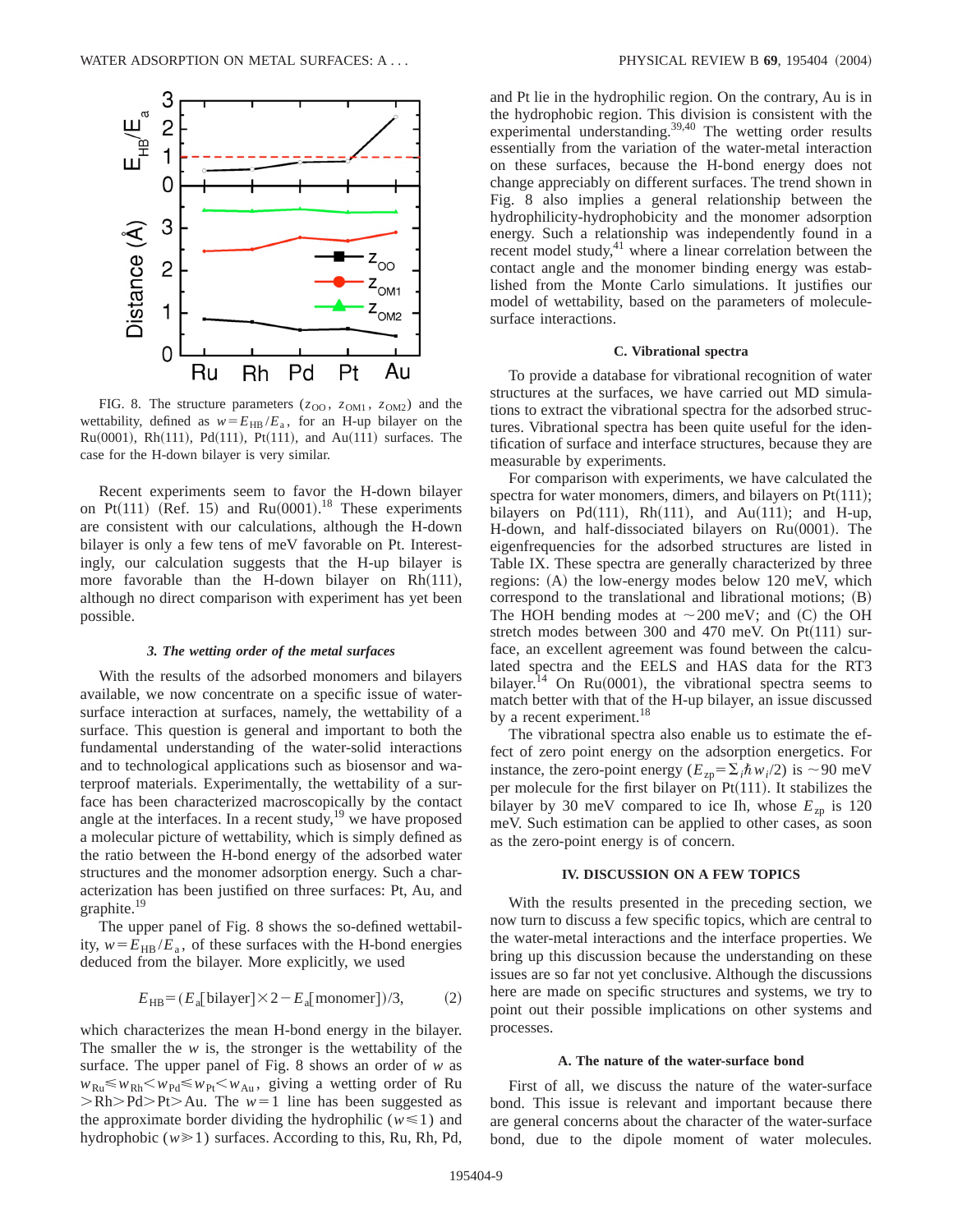TABLE IX. The calculated and experimental vibrational energies for the water bilayers on the  $Pt(111)$ ,  $Pd(111)$ , Rh $(111)$ , Au $(111)$ , and Ru $(0001)$  surfaces (in meV). See Refs. 12,14,32 for the assignment of these modes.

| Substrate  |                    |      | Translations and librations |    |    |    |          | $\delta_{\rm HOH}$ | $v_{O-HB}$       | $v_{O-H}$ |
|------------|--------------------|------|-----------------------------|----|----|----|----------|--------------------|------------------|-----------|
| Ru(0001)   | $H-up$             | 34   | 40                          | 50 | 67 | 87 | 119      | 200                | 378, 424         | 462       |
|            | H-down             | 20   | 48                          | 61 | 73 | 89 | 111, 129 | 196                | 347, 440         | 440       |
|            | Half-disso.        | 20   | 32                          | 53 | 77 |    | 117, 129 | 186, 196           | $300 - 380, 428$ |           |
|            | Expt. <sup>a</sup> |      | 48                          |    | 68 | 87 | 114      | 189                | 364, 422, 442    | 457       |
|            | Expt. <sup>b</sup> |      |                             |    |    |    |          |                    | 384, 427         | 457       |
| Rh(111)    | $H-up$             | 18   | 44                          |    | 61 | 89 | 111, 129 | 198                | 349, 422         | 466       |
|            | H-down             | 20   | 44                          |    | 75 | 89 | 133      | 200                | 347, 420         | 440       |
| Pd(111)    | $H-up$             | 14   | 40                          | 53 | 67 | 89 | 109, 117 | 198                | 374, 424         | 466       |
|            | H-down             | 20   | 42                          | 57 | 71 | 89 | 111, 123 | 202                | 380, 426         | 444       |
| Pt(111)    | monomer            | 16   |                             | 40 | 61 | 89 | 113, 121 | 190                |                  | 440       |
|            | dimer              | 20   | 32                          | 44 | 65 | 85 | 105, 133 | 198                | 347              | 432, 452  |
|            | $H-up$             | 18   | 32                          | 53 | 69 | 87 | 107, 119 | 198                | 388, 432         | 467       |
|            | H-down             | 16   | 34                          | 57 | 69 | 91 | 111, 119 | 196, 202           | 384, 424         | 438       |
|            | Expt. <sup>c</sup> | 16.5 | 33                          | 54 | 65 | 84 | 115, 129 | 201                | 424              | 455       |
| Au $(111)$ | $H-up$             | 17   | 36                          |    |    |    | 108      | 201                | 400, 444         | 466       |
|            | H-down             | 18   | 36                          |    | 77 |    | 105      | 202                | 402, 436         | 468       |
|            | Expt. <sup>d</sup> |      | 31                          |    |    |    | 104      | 205                | 409              | $(452)^e$ |

 $Ref. 42$ .

<sup>b</sup>Multiple by an isotope factor 1.35 from  $D_2O/Ru(0001)$  (Ref. 18).<br><sup>c</sup>Ref. 32 and 43

Ref. 32 and 43.

 ${}^{\text{d}}$ Ref. 12.

 ${}^{\text{e}}$ Taken from water/Ag(111) (Ref. 44).

The dipole-dipole interaction of van der Waals  $(vdW)$ type has been believed to play a role in the water-surface interactions. Indeed, vdW has been found to be crucial for the weakly interacting surfaces, such as water on graphite.45



FIG. 9. Isodensity contours of the difference electron density for  $(a)$  the water monomer,  $(b)$  the dimer,  $(c)$  the H-up bilayer, and  $(d)$ the H-down bilayer on  $Pt(111)$ . The difference density is defined as  $\Delta \rho = \rho \left[ (H_2O)_n / P_t \right] - \rho \left[ (H_2O)_n \right] - \rho \left[ Pt \right]$ . Here *n* is the number of H2O molecules in the unit cell. The contours have densities  $\Delta \rho = \pm 0.005 \times 2^{k} e/$  Å<sup>3</sup>, for  $k = 0, 1, 2, 3, 4$ . Solid and dashed lines correspond to  $\Delta \rho > 0$  and  $\Delta \rho < 0$ , respectively.

To see the nature of the water-surface bond, Fig. 9 shows the difference electron density for a water monomer, a dimer, the H-up and H-down bilayers on the  $Pt(111)$  upon adsorption. The horizontal axis is in the  $[110]$  direction, and also goes approximately along one of the OH bonds, while the vertical axis is normal to the surface. The induced densities in Fig. 9 exhibit a  $d_{xz}$  and  $d_{z^2}$  character for all the calculated structures on the Pt $(111)$ . It indicates that the *d* bands, especially the surface states of  $d_{xz}$  and  $d_{z}$  characters, of  $Pt(111)$ , are generally involved in the water-Pt interactions, which leads to  $\sim$  0.02 electron transfer from O to Pt. The H-O-H binding is weakened, as observed by the OH elongation and HOH widening, due to the reduced bonding electrons in water. This picture is consistent with earlier studies<sup>46,47</sup> of water on other surfaces, where the lone pair– $d$ band coupling was found to be crucial for the moleculesurface interaction.

Figure 9 also shows that the water-surface bonding is rather localized in the bottom layer, as shown clearly in Figs.  $9(c)$  and  $9(d)$ . The upper molecule of the RT3 bilayer shows very little coupling to the surface. This led us to the conclusion that *the water at surfaces forms chemical bond with metal electrons, especially with those of the surface states. This water-surface bond is rather localized at the interfaces, and mostly in the bottom layer of molecules*. Similar conclusion has recently been drawn by Michaelides and co-workers.47

The chemical bonding between water and the surfaces often induces electron transfer. Figure 10 shows the work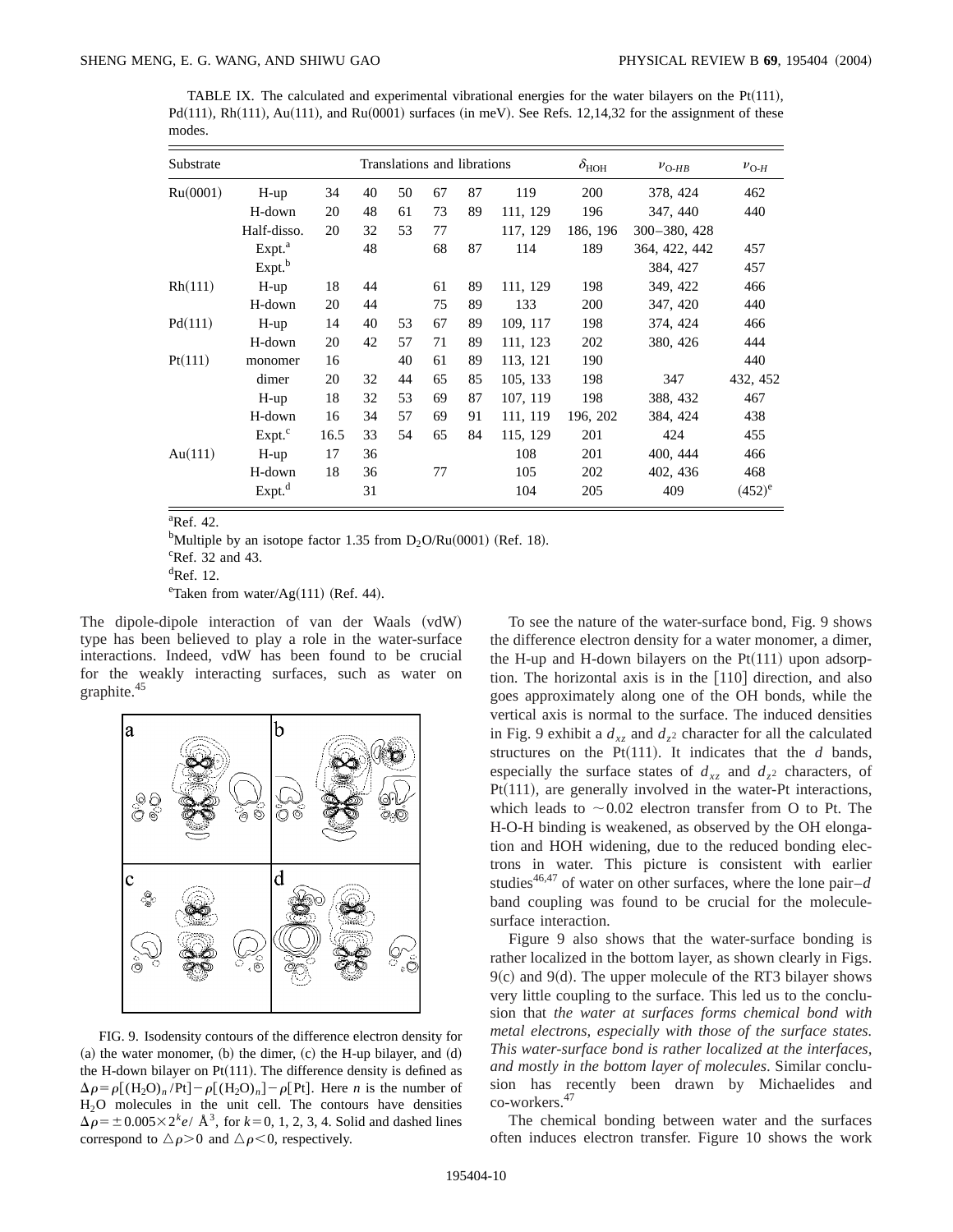

FIG. 10. The work function change for water/ $Pt(111)$  upon adsorption.

function change of the Pt(111) surface adsorbed with H<sub>2</sub>O monomers, dimers, and bilayers (averaged over the H-up and H-down cases). The size of the unit cells used in the calculations provides an approximate calibration of adsorbate coverages, which are  $1/9$ ,  $1/3$ , and  $2/3$  monolayers (ML), respectively. The mean adsorption energy is also plotted for comparison. Water adsorption results in a reduction of the work function from 5.8 eV to 5.0 eV. In experiments, a monotonic decrease of work function was measured for up to the formation of a bilayer,  $48$  with 0.7–0.8 eV decrease at one bilayer. This reduction of the work function is a clear indication of the electron transfer from water to the surface, a picture consistent with the induced electron densities shown in Fig. 9.

#### **B. The enhancement of hydrogen bonding at surfaces**

As a related issue, the interwater interaction, namely, the H bonding in the interface structures is another issue of general interest. In principle, H bonding at surfaces is strongly entangled with the water-surface interactions, especially in small nanostructures and clusters, where a clear separation of the two interactions is difficult. However, a qualitative picture of the H bonding at surfaces is still important and relevant for a number of issues related to interface water.

*Water adsorption strengthens the H bonding*. This can be seen from the adsorbed dimer, the simplest H-bonded system at surfaces. From Table IV, the H-bond energy in the adsorbed dimer on Pt can be estimated, by subtracting one or two monomer adsorption energy, to be between 258 (433  $\times$ 2-304 $\times$ 2) and 562 (433 $\times$ 2-304 $\times$ 1) meV, which is larger than the bond strength of the free dimer, 250 meV. This enhancement is unusual because it does not agree with the Pauling's principle for chemical bonding, according to which the H bond of water molecules should be weakened when more bonds, here the water-surface bonds, form. Enhancement of H bonding can generally be seen in other structures, as shown by the last column of Table VI, except for the adsorbed trimers. In the latter case, the seemingly weakened H-bonding is an artifact of our bond counting. We counted three water-Pt bonds plus three H bonds in the tri-



FIG. 11. The minimum energy pathway (MEP) and the transition state between the H-up and H-down bilayers on  $Pt(111)$ .

mers, where in reality the H bonds and water-surface bonds are closely entangled.

The enhancement of H bonding by the metal substrates can be directly seen by the valence charge redistribution, as shown for water/Pt $(111)$  in early publication.<sup>14</sup> This H-bond enhancement has generally been observed on other substrates including Pd, Rh, Ru, and Au. It is worth mentioning that H-bonding enhancement was also found in water clusters and bulk water.<sup>49</sup>

#### **C. The H-up and H-down conversion in the RT3 bilayer**

The two bilayers in the RT3 phase on Pt, the H-up and H-down cases, are nearly degenerate in adsorption energies, 522 and 534 meV, respectively (see Table VII). The 2D structures of both bilayers have nearly the same oxygen arrangement. They are therefore indistinguishable, as soon as the measurements are not sensitive to the positions of the H atoms, which is true for most experiments. It is therefore intriguing to ask what is the barrier between the two states. Are the two states distinguishable or are they in fact the same state? The answer to this question depends critically on the energy barrier between the two states and the nature of the H-atom motion around the barrier. A full account of this issue requires a quantum-mechanical treatment of the H atoms along the minimum energy path (MEP). Here, our discussion relies fully on the classical treatment of the H atoms and the DFT calculations of the electrons.

The calculated MEP and the schematic transition state (saddle point) are shown in Fig. 11. The MEP involves mainly the rotation of the upper  $H_2O$  molecule in the HOH plane. The potential barrier for H-up flipping to H-down bilayer is found to be 76 meV at the reaction angle  $\approx 33^{\circ}$ , corresponding to OH angle relative to the surface normal. This barrier is substantially lower than the corresponding barrier, 300 meV, on  $Ru(0001)$ .<sup>47</sup> But it agrees well with the barrier for similar conformational change in a free dimer, 78 meV  $(Ref. 50)$  (the energy difference between structures 1 and  $9$  in Fig. 2 there). In this sense, the presence of the  $Pt(111)$  surface has little influence on this barrier. This is consistent with the fact that the barrier is located well above the bottom water plane, where the interaction with the surface is predominant. It would be interesting to find out how this barrier changes in a quantum-mechanical treatment of the H atoms. $51$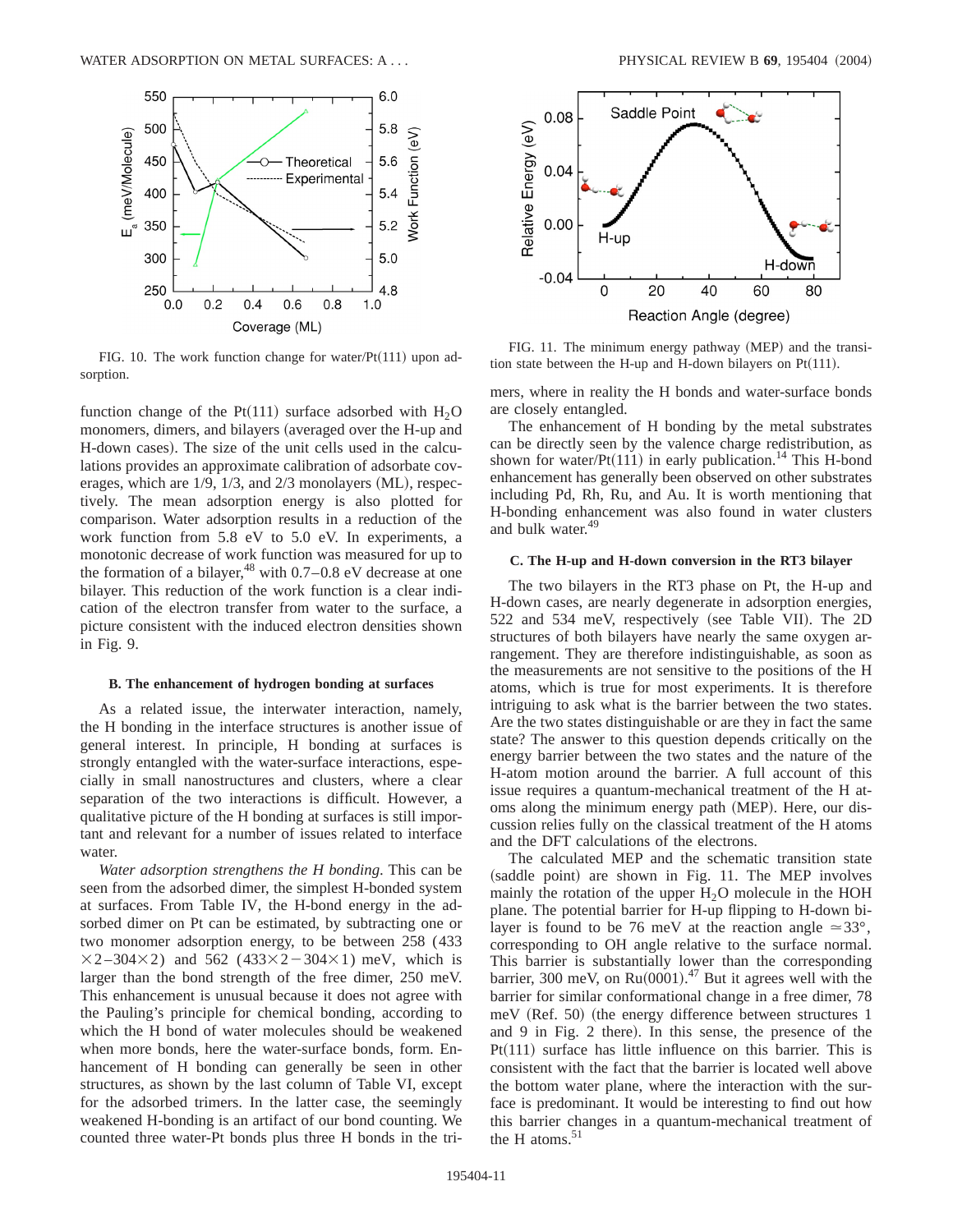A recent experiment<sup>18</sup> questioned the existence of a halfdissociated water adlayer on  $Ru(0001)$ , proposed by Feibelman. It is therefore interesting to look at the kinetic constraints for the dissociation and other competing processes such as molecular desorption. The barrier for dissociation from the H-down bilayer to the half-dissociated structure is  $0.62$  eV, as found in another calculation.<sup>31</sup> However the adsorption energy of the RT3 bilayer is 0.53 eV according to our calculation, which implies that water in the bilayer is easier to desorb than to dissociate. The higher barrier for dissociation may thus completely prohibit the existence of any dissociated water on Ru, as found in experiments at  $\sim$ 140 K.

Partial dissociation of  $H_2O$  molecules have also been found in the RT39 phase,<sup>16</sup> forming  $H_3O^+$  and OH<sup>-</sup> like groups on  $Pt(111)$ , although the fraction of dissociated molecules is very small. From our calculation, we found three dissociated molecules out of 32  $(9%)$  in the first RT39 bilayer, with all  $H_3O^+$  lying in the upper layer and the OH<sup>-</sup> lying in the bottom layer. When the water film grows thicker, less dissociation is found: only 2 out of  $64 (3%)$  molecules in two bilayers and 1 out of 96  $(1%)$  in three bilayers. Contrary to the RT39 phase, no dissociation is found in the RT3 and RT37 bilayers.

The partial dissociation of the RT39 bilayer on  $Pt(111)$ results from both lateral compression of the water film and its interaction with the substrate. This is evidenced by the fact that if we remove the Pt substrate, one and only one  $H_2O$ dissociates, compared to three in the first bilayer on Pt. Further evidence for surface induced dissociation comes from the fact that only the bottom  $H_2O$  molecules donate protons, indicating the influence of the substrate. In contrast, none of the upper  $H_2O$  (H-down) molecules is found to donate a proton to other H<sub>2</sub>O. Therefore all the H<sub>3</sub>O<sup>+</sup>s lie in the upper layer of the first bilayer while the  $OH^-s$  bind to the Pt surface with a Pt-O bond length of 2.1 Å. Lateral compression also contributes to partial dissociation, because one water molecule is dissociated in the RT39 even in the absence of the surface, and because the RT37 or RT3 phases do not exhibit any dissociation. Compression induced dissociation is a well-known phenomenon in bulk water<sup>52</sup> and thin films.53 The effect of compression in the RT39 bilayer provides a surface example of this general phenomenon in a two-dimensional system.

# **V. SUMMARY AND CONCLUSIONS**

The adsorption of water on metal surfaces has been investigated by *ab initio* DFT calculations. From these studies, the following conclusions can be drawn.

(i) The interaction between water and metal surfaces is dominated by a chemical bonding formed between the lone pair of water molecules and the surface electronic states. As a result, the water-surface bond is rather localized, mostly in the contacting regions and bottom layers like, for example, the donor of the dimer, and the bottom molecule in the bilayer. Long-range polarization does exist, however, its effect is relatively smaller.

(ii) An enhancement of the interwater H bonding has been generally observed in both nanometer clusters and overlayers. This enhancement is especially obvious in small clusters such as the dimer and in the first bilayers. We would like to point out that such an enhancement is not consistent with Pauling's principle for chemical bonds, but seems to be a unique feature of the H-bonded water molecules.

(iii) The structure of water in the adsorbed states remain largely the same as the gas-phase or bulk ice counterparts. Although water molecules do adjust their bonding features, like the bond lengths and angles, upon adsorption. On the surfaces with strong water-metal coupling, like Ru, Rh, such adjustment is more significant. It is minor on the weakly interacting systems such as Au. In the latter case, water structures remain largely rigid. This reflects the competition between the two fundamental interactions in the adsorbed water molecules. In this sense, water could also be hard.

(iv) The wetting order of the studied surfaces is found as  $Ru > Rh > Pd > Pt > Au$ , the same order as the *d*-band occupancy of the metals. This ordering results from the chemical reactivity of the substrates, and is a direct indication of the localized electronic coupling between water and the substrates.

(v) Vibrational spectra of various water structures are obtained and are generally consistent with the structures and interactions present upon adsorption. These vibrational spectra, in particular the OH stretch modes, provide a useful database for vibrational recognition of interface structures by experiments.

The results presented in this paper, based on the DFT calculations, gained much insight into the fundamental water-metal interactions at the atomic to electronic scales. Detailed characterization of the prototype water structures on several metal surfaces has been documented and a comprehensive understanding of the water-metal interactions has emerged. We believe that such an understanding is generalizable to other surfaces. Nevertheless, one should be aware of the fact that some important aspects of water-surface interactions have not been tackled and are beyond the theoretical approach we adopted here. These include, for example, the quantum-mechanical character of H-atom motion in water; the kinetic and thermodynamical effects such as entropy, temperature, and pressure; and the possible dispersive forces such as the van der Waals interactions. These issues deserve our attention in future studies.

# **ACKNOWLEDGMENTS**

This work was supported by the Natural Science Foundation of China (Grant Nos. 60021403 and 10134030), MOST (Grant Nos. G2000067103 and 2002AA311151), the Swedish Research Council (Grant No. VR 621-2001-2614), and the ATOMICS consortium, funded by the Foundation for Strategic Research (SSF). The allocated computer time at the High Performance Computing Center at North (HPC2N) and the National Supercomputer Center (NSC) of Sweden is gratefully acknowledged.